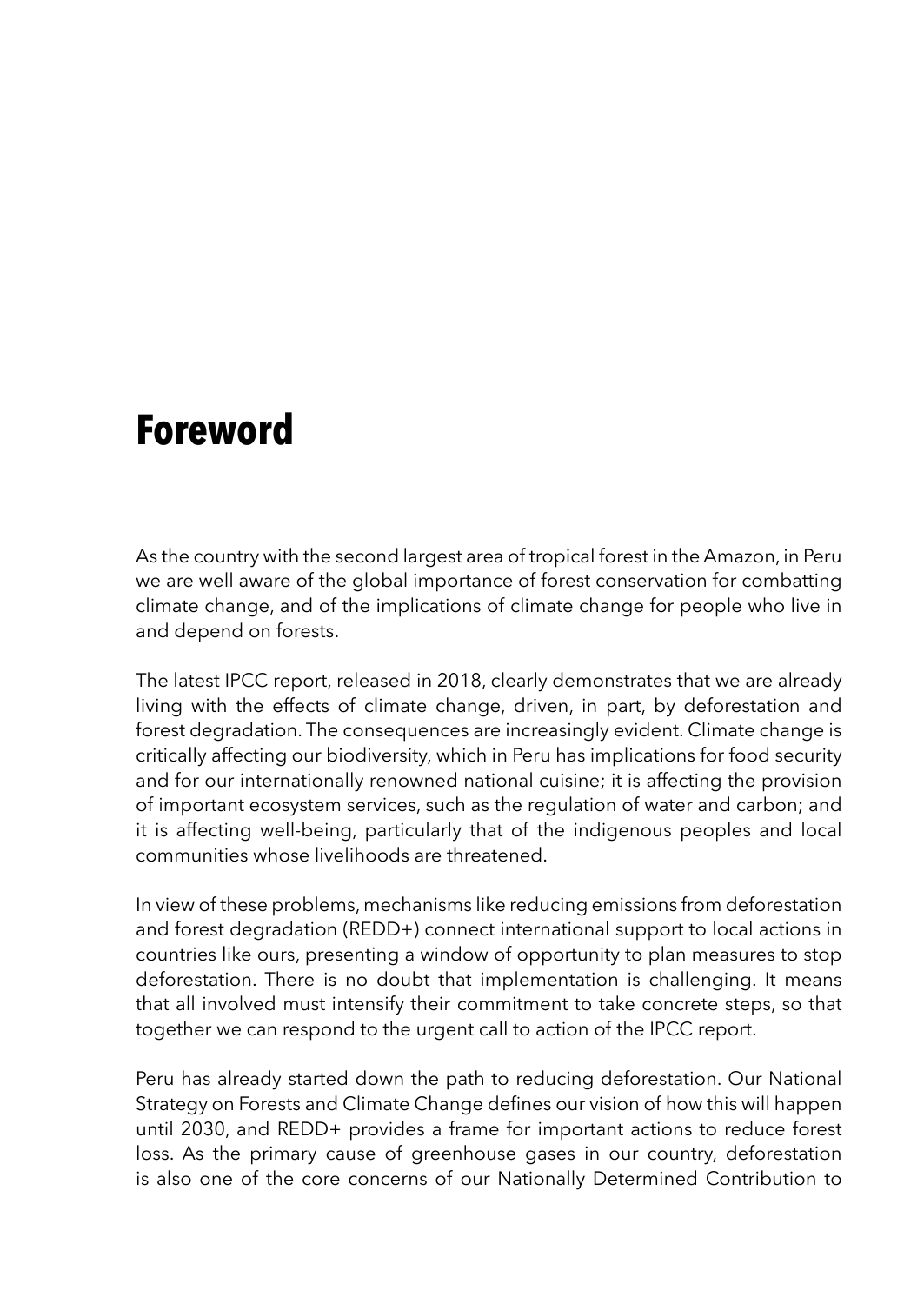reduce emissions, which is currently under development. One of the ways we will tackle deforestation is to assign land tenure rights in an organised manner, so as to increase the value of forests and fight illegal activities.

One central factor in the design and implementation of these strategies is dialogue. We cannot move forward unless we involve everyone and work together towards a common goal. Countries need to make commitments, but so do subnational governments, while guaranteeing the participation of civil society, indigenous peoples' organisations and other relevant actors. This has been one of the biggest lessons we have learned while implementing REDD+ in Peru.

Indigenous peoples play a key role in this process, and the forest and climate change agenda has brought them into the ring. We have supported initiatives that improve the exercise of their rights, and that revalue ancestral knowledge and practices that are important today for the management of forest ecosystems and the maintenance of carbon stocks. In this regard, the Peruvian government is developing conservation mechanisms *with* indigenous peoples. And we encourage other actors to contribute to these efforts and to replicate them elsewhere.

The research in this book demonstrates the complexity of implementing REDD+, more than a decade after discussions first began at the United Nations Climate Change Conference in Bali. Implementation tends to bring out aspects that were not foreseen at the design stage, and the context and interactions among the actors involved lead to frequent adjustments in the field. This volume therefore presents important lessons, learned from a wide variety of initiatives that, although applied in diverse scenarios, share common challenges.

Fighting deforestation is a challenge, but it's also an opportunity. It is difficult because it is not about applying a single intervention but rather requires a whole series of interventions at the same time to be effective. For example, promoting deforestation-free agriculture through intensification, as discussed in the book, requires more than just forestry measures; it requires attending to land rights, law enforcement, and more. It's also an opportunity because the goals go beyond reducing deforestation towards improving indigenous peoples' exercise of rights, reducing poverty, guaranteeing food security, strengthening institutions, conserving biodiversity and creating jobs.

Achieving lower levels of deforestation and its co-benefits means not letting down our guard on the international political commitment to continue the fight against climate change; mobilising resources from international cooperation and the private sector; and supporting an increasing number of subnational governments to lead initiatives in their jurisdictions, in collaboration with civil society and indigenous peoples. For this, we can count on the lessons learned from rigorous